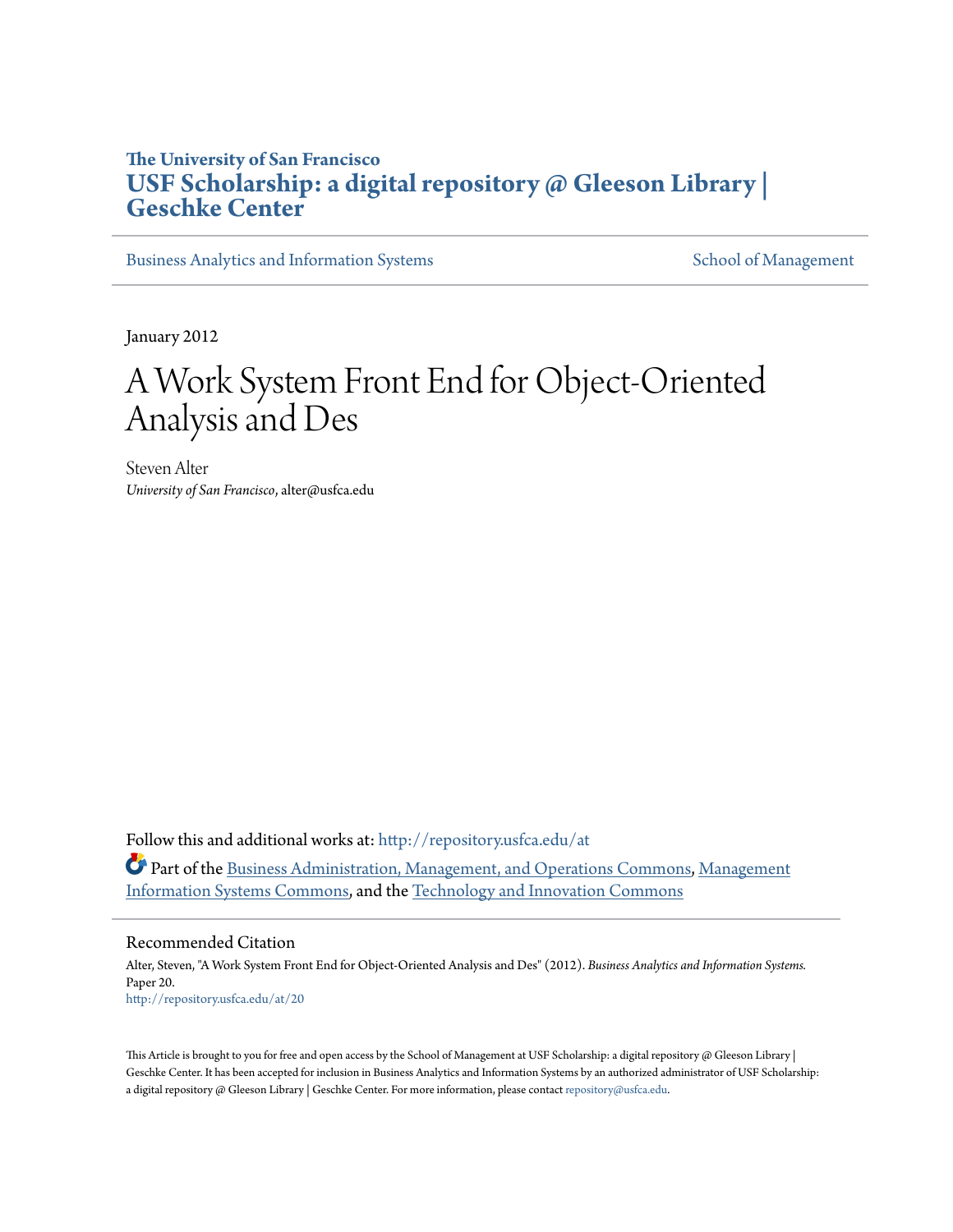## **A Work System Front End for Object-Oriented Analysis and Design**

**Steven Alter** University of San Francisco alter@usfca.edu

**Narasimha Bolloju** City University of Hong Kong narsi.bolloju@cityu.edu.hk

#### **ABSTRACT**

This paper proposes that basic ideas from the work system theory (WST) and the work system method (WSM) might become a front end to object-oriented analysis and design (OOAD). After describing the background motivation and summarizing work system concepts, it uses a hiring system example to show how two tools from WSM can be used as a front end for OOAD, in effect, a step before creating use case diagrams. Potential benefits of this approach stem from a business-oriented question, "how can we improve this work system's performance," rather than an IT-oriented question, "how can we create an IT artifact that will be used?"

#### **Keywords**

Work systems theory, Work system method, Object-oriented analysis and design, Use cases

#### **AN ALTERNATIVE STARTING POINT FOR ANALYSIS AND DESIGN**

This paper explores the possibility of using work system concepts as the front end of an object-oriented analysis and design (OOAD) process. Work system theory (WST) was developed as a byproduct of the development over two decades of various versions of the work system method (WSM), a systems analysis method for business professionals (Alter, 1995, 2003, 2006, 2008a). In contrast, OOAD was developed as a method for IT professionals attempting to produce software that meets requirements produced in collaboration with managers and other business professionals. OOAD emphasizes specifications that IT professionals need to produce well-designed software. Without diminishing the importance of UML specifications for architecture-based software development and maintenance processes, there is no reason to assume that initial collaborations between business and IT professionals should be framed around concepts that drive object-oriented specifications for IT professionals. To the contrary, collaboration with business professionals should occur around concepts they understand and should be converted separately into a form that drives technical specifications.

This paper demonstrates that concepts from WST and WSM can serve as a front end for OOAD. The creators of UML asserted that any modern object-oriented approach to developing information systems must be (1) use case driven, (2) architecture-centric, and (3) iterative and incremental (Dennis et al, p. 18). This paper demonstrates the possibility of creating use case diagrams from either of two tabular work system summaries based on WST and WSM. Thus, it demonstrates linkage between well-articulated analysis and design methods for business professionals and well-articulated analysis and design methods for IT professionals.

Establishing this linkage addresses important problems in requirements determination, a problematic and error-prone process due to difficulties communicating between business-oriented and IT-oriented worldviews. With a businessoriented worldview, the system of concern is a work system in which human participants perform work using information, technologies, and other resources to produce products/services for internal or external customers. This work system focus is more natural for managers and business professionals because they care more about performing work effectively than about using IT-based tools. With an IT-oriented worldview, the system is an IT artifact that is used by users while performing work. The need for requirements does not imply that collaboration with business professionals should focus on technology. Interacting around use case terminology introduces an unnecessary bias because it focuses on uses of technology rather than work system improvement.

This paper is organized as follows. A background section summarizes limitations of use case diagrams. The next section presents an overview of components of WST and WSM, including the work system framework, work system life cycle model, work system method, and work system metamodel. A hiring system example illustrates two ways to summarize a work system: a work system snapshot based on the work system framework and a more detailed summary called an activities, resources, triggers and products (ARTP) table that includes resources used by each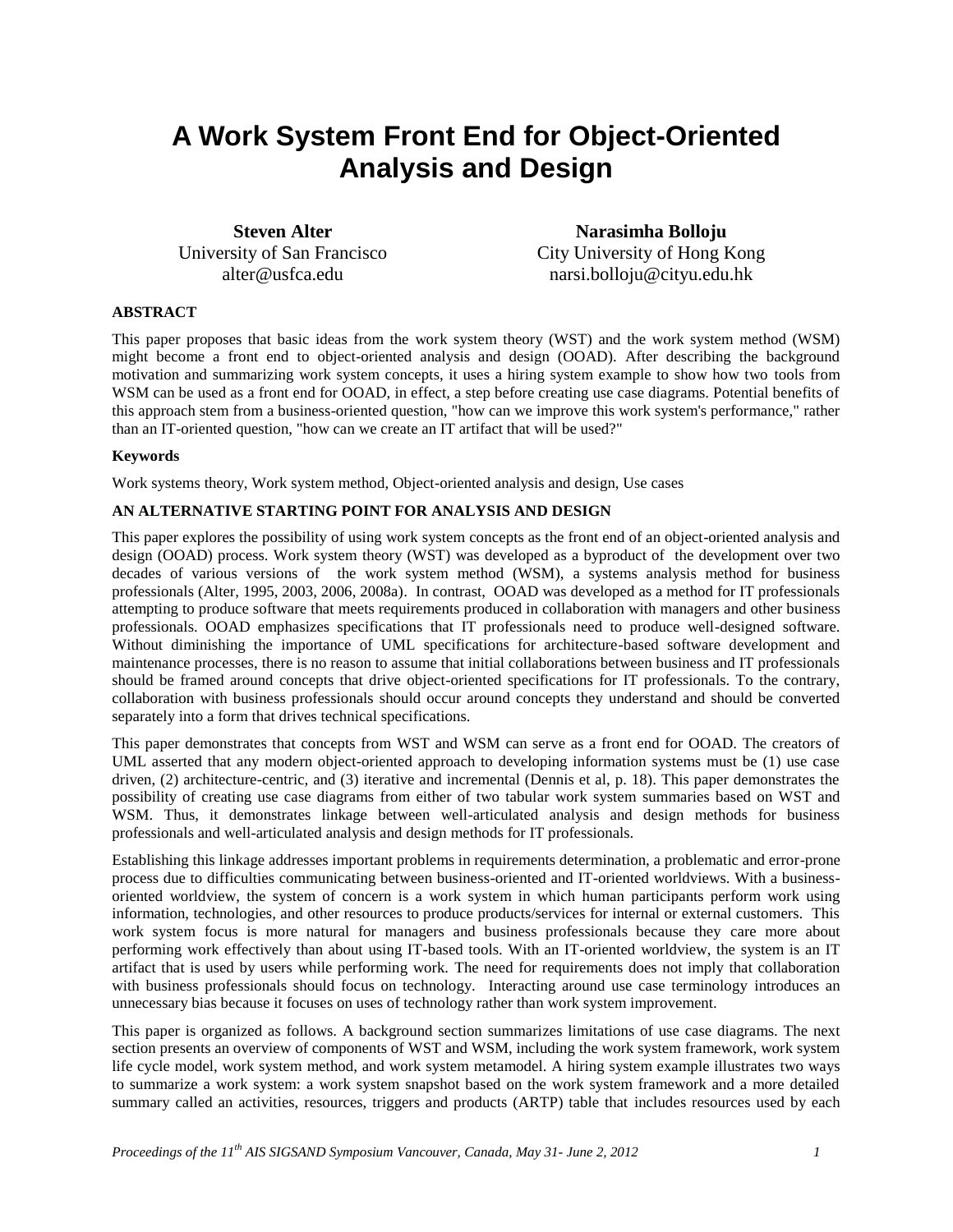activity, relevant triggers and preconditions, and post-conditions including products/services that are produced. The final sections explain how information in the work system snapshot and ARTP summaries can be converted into use case diagrams and can therefore can lead to other UML artifacts such as use case descriptions, domain class diagrams, and activity diagrams.

#### **BACKGROUND**

Assuming that most readers are more familiar with OOAD than with work system concepts, we identify limitations of use case diagrams and then summarize aspects of WST and WSM.

#### **Limitations of Use Cases**

Although use cases are used widely (e.g., Dobing and Parsons, 2004, 2008) the creation and application of use cases encounters a number of problems whose existence supports the potential value of an alternative front end for OOAD.

**Techno-centric nature of use cases**. According to OMG's latest specification of UML, "A use case is the specification of a set of actions performed by a system, which yields an observable result that is, typically, of value for one or more actors or other stakeholders of the system." (OMG, 2011, p. 606) In effect, a use case answers the following question: "which activities will use the IT artifact that is being built?" That is not the best question to ask business professionals whose main concern is improving the efficiency and effectiveness of work systems containing human participants, not just users of technology. More important questions concern how the current work system operates, how well it operates, and how work system changes could yield better performance. Those changes could involve new or existing IT artifacts and/or changes in business processes, information, skills, knowledge and incentives of participants, expectations of work system customers, and the surrounding environment.

**Difficulties teaching use case modeling to novices**. Use case modeling is relatively difficult to teach to novices. For example, an empirical study on the quality of commonly used UML artifacts (Bolloju and Leung, 2006) reported that more than half of the use case diagrams contained "manual operations listed as use cases." Siau and Loo (2006) identified other difficulties. Many novices have difficulty visualizing the business situation within which use cases will operate. A work system approach addresses that issue.

**Practical limitations**. Use case models have many practical limitations. Baekgaard (2005) notes unrealistic assumptions that the border between the IT-system and its environment is clear, and that activities of actors are wellunderstood and can be reduced to interaction with the IT system. Kim et al. (2006) argues that use-case driven analysis does not provide an adequate rationale for the various artifacts generated during the requirements analysis. Rational Software published an article about correcting ten ways in which project teams misuse use cases (Gottesdiener, 2002).

**Omission of important information**. By design, use case diagrams identify actors, activities, and associations between actors and activities. While simplicity is beneficial, use case diagrams (without use case narratives) also omit important information, such as "nonfunctional" requirements, identification of information created, used, or updated, identification of products/services produced, and identification of customers for those products/services. A different, more detailed summary that is not overwhelming might be more effective.

#### **WORK SYSTEM THEORY**

Work system theory (WST) is a theory for analysis that provides a perspective for understanding systems in organizations, whether or not those systems use IT intensively. WST combines a static view of a work system during a period when it is relatively stable and a dynamic view of how a work system changes over time.

By default a work system is a sociotechnical system in which human participants and/or machines perform processes and activities using information, technology, and other resources to produce specific products/services for specific internal or external customers. Almost all value chain systems (e.g., systems for inbound logistics, operations, sales and marketing) and support systems (e.g. systems for procurement and human resources) are ITreliant work systems that use IT to operate efficiently and effectively. Most are not IT systems, however, because they are not about IT.

A work system viewpoint differs from the more techno-centric viewpoint that underlies typical analysis and design textbooks, in which "the system" is a technical artifact (hardware and software) with human users, not a sociotechnical system with human participants. From a techno-centric viewpoint, a use case is "an activity that the system performs" (Satzinger et al., 2009, p. 160), a functional requirement is a "system requirement that describes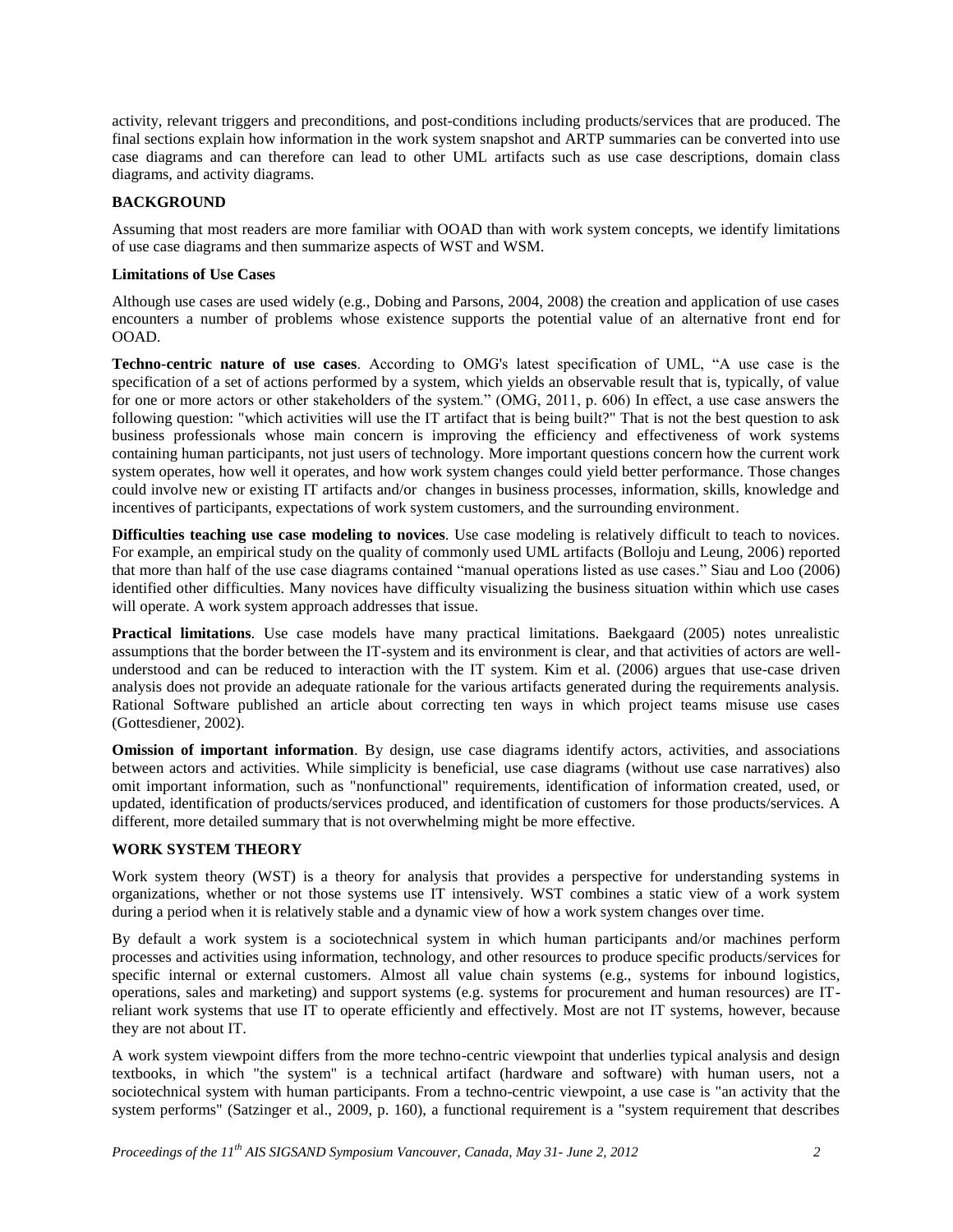an activity or process that the system must perform" (p. 122), and a nonfunctional requirement is a characteristic of the system other than activities it must perform or support, such as technology, performance, usability, reliability, and security." (p. 123) In contrast, the default view of a work system sees "the system" as a sociotechnical system with human participants. Work system analysis and design includes technology, process, participants, information, and other relevant factors. Work system concepts can be used by business professionals (Truex et al. 2010, 2011) and even freshmen undergraduates (Recker and Alter, 2012). It can help novice analysts develop use case diagrams (Authors, 2012).

**Work system framework**. As explained in Alter (2006, 2008a) the work system framework (Figure 1a) is a pictorial representation of a work system in terms of nine elements included in a basic understanding of the work system's form, function, and environment during a period when it is relatively stable, even though incremental changes may occur during that period. The arrows say that the specific elements of a work system should be in alignment. Of the nine elements:

- Processes and activities, participants, information, and technologies are completely within the work system.
- Customers and products/ services may be partially inside and partially outside because customers often participate and products/services take shape within the work system.
- Environment, infrastructure, and strategies are outside even though they have direct effects within the work system.

#### **Work System Life Cycle Model**

The work system life cycle model (WSLC) is the other central framework in WSM. Shown in Figure 1b, it expresses a dynamic view of how work systems change over time through iterations involving planned change and emergent (unplanned) change that occurs through adaptations, bricolage, and workarounds. (Alter 2006, 2008a, 2008b). The WSLC differs fundamentally from the "system development life cycle" (SDLC) because the SDLC is basically a project model and focuses primarily on building a technical artifact. Due to length limitations, the WSLC will not be discussed further.



**Figure 1.Work system framework (1a) and work system life cycle model (1b)**

#### **WORK SYSTEM METHOD**

WSM has evolved over many years and through many versions as a flexible systems analysis and design method designed for business professionals concerned with creating or improving work systems. It starts with whatever problems, opportunities, or issues launched the analysis. The "as is" and "to be" systems are work systems rather than configurations of hardware and software. The work system analysis template summarized in Table 2 is an illustrative classroom version of WSM that was designed to accomplish a dual pedagogical purpose. Filling in the appendices provides experience in performing organized, business-oriented WSM analysis of a work system. Writing the management briefing reinforces the difference between performing the analysis and producing a management-oriented report.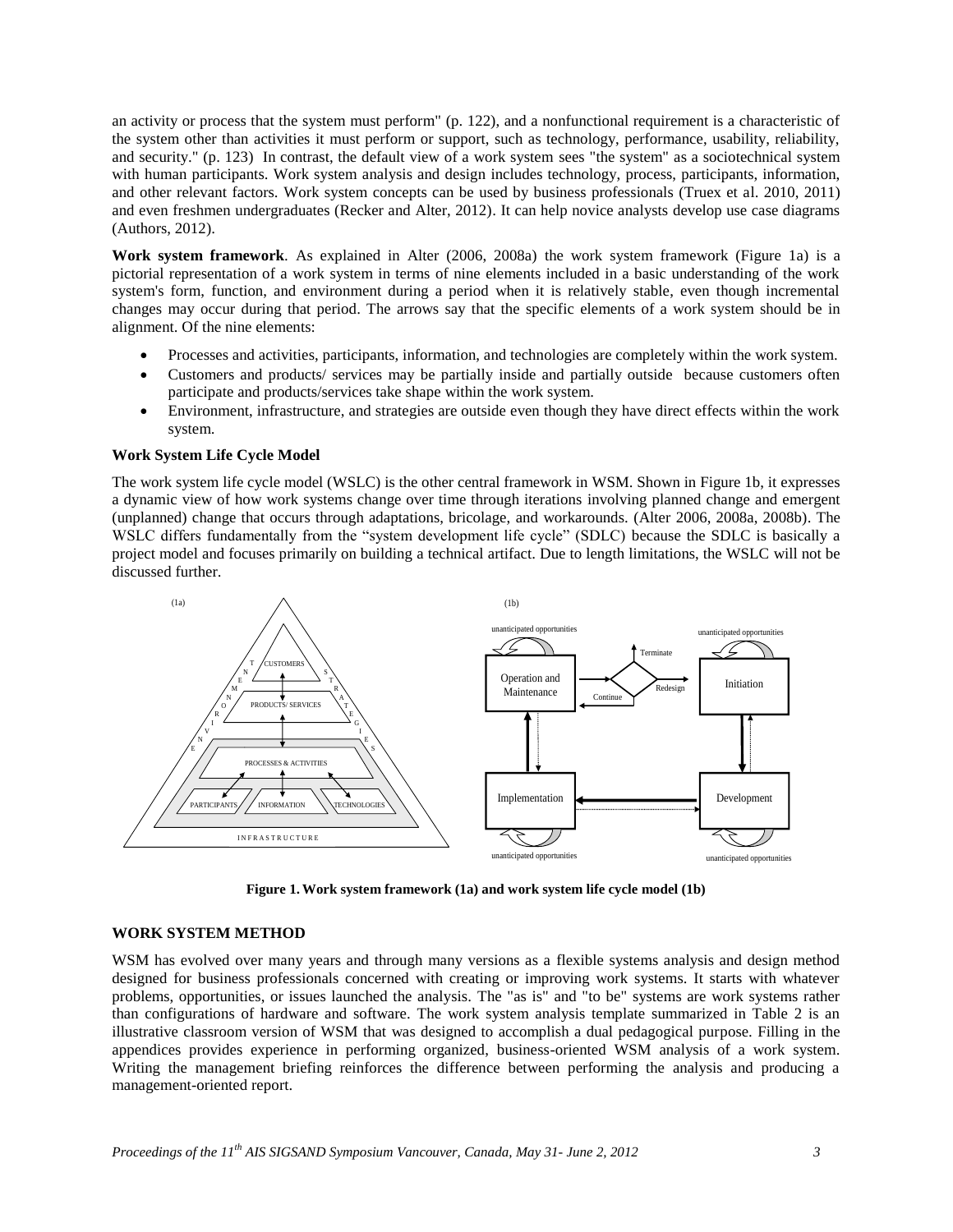| Management briefing                       | 1. Executive summary                                                               |  |  |  |  |  |
|-------------------------------------------|------------------------------------------------------------------------------------|--|--|--|--|--|
|                                           | 2. Background                                                                      |  |  |  |  |  |
|                                           | 3. System and problem                                                              |  |  |  |  |  |
|                                           | 4. Analysis and possibilities                                                      |  |  |  |  |  |
|                                           | 5. Recommendation and justification                                                |  |  |  |  |  |
| Appendix 1: Initial summary of the        | 1. Name of work system                                                             |  |  |  |  |  |
| existing work system and the problem or   | 2. Main problem or opportunity                                                     |  |  |  |  |  |
| opportunity                               | 3. Significance of the work system                                                 |  |  |  |  |  |
|                                           | 4. Constraints that limit the possible recommendations                             |  |  |  |  |  |
|                                           | 5. Performance gaps related to processes, participants, information, or technology |  |  |  |  |  |
|                                           | 6. Performance gaps related to customer perceptions of products and services       |  |  |  |  |  |
| Summary of the "as is"<br>Appendix $2$ :  | 1. Work system snapshot of the "as is" work system                                 |  |  |  |  |  |
| work system                               | 2. Customer value and customer concerns (for primary customers)                    |  |  |  |  |  |
|                                           | 3. Customer responsibilities (for primary customers).                              |  |  |  |  |  |
| Appendix 3. Summary of problems,          | Problems, issues, and opportunities:                                               |  |  |  |  |  |
| issues, opportunities in the "as is" work | 1. for the system as a whole                                                       |  |  |  |  |  |
| system                                    | 2. for each step in the processes or activities                                    |  |  |  |  |  |
|                                           | 3. for specific work system elements (e.g., participants, information)             |  |  |  |  |  |
|                                           | 4. for specific types of activities (e.g., information processing, informing,      |  |  |  |  |  |
|                                           | communicating, controlling work, making decisions.)                                |  |  |  |  |  |
| Appendix 4: Summary of the                | 1. Work system snapshot of the "to be" work system.                                |  |  |  |  |  |
| recommendations and their likely          |                                                                                    |  |  |  |  |  |
| impacts                                   | Likely impact of recommended changes:                                              |  |  |  |  |  |
|                                           | 2. for the system as a whole                                                       |  |  |  |  |  |
|                                           | 3. by step                                                                         |  |  |  |  |  |
|                                           | 4. related to specific types of activities                                         |  |  |  |  |  |

**Table 1. Summary of a work system analysis template**

#### **Work System Snapshot**

Table 2 is an example of a "work system snapshot," a tool mentioned in the work system analysis template in Table 1. This tool is a formatted one-page summary of a work system in terms of the six central elements of the work

|                                                                                                                                                                        | Customers                                                                                                                                                                                                                          | Products & Services                                                                                                                                                                                                                                                                                                                        |                                                                                            |  |  |  |  |  |
|------------------------------------------------------------------------------------------------------------------------------------------------------------------------|------------------------------------------------------------------------------------------------------------------------------------------------------------------------------------------------------------------------------------|--------------------------------------------------------------------------------------------------------------------------------------------------------------------------------------------------------------------------------------------------------------------------------------------------------------------------------------------|--------------------------------------------------------------------------------------------|--|--|--|--|--|
| • Hiring manager<br>colleague                                                                                                                                          | • Larger organization (which will have the applicant as a<br>• HR manager (who will analyze the nature of applications)                                                                                                            | • Applications (which may be used for subsequent analysis)<br>$\bullet$ Job offers<br>• Rejection letters<br>• Hiring of the applicant                                                                                                                                                                                                     |                                                                                            |  |  |  |  |  |
| Major Activities and Processes                                                                                                                                         |                                                                                                                                                                                                                                    |                                                                                                                                                                                                                                                                                                                                            |                                                                                            |  |  |  |  |  |
| existing budget<br>position.<br>• Staffing coordinator publicizes the position.<br>• Applicants submit job applications.<br>• Staffing coordinator sets up interviews. | • Hiring manager submits request for new hire within<br>• Staffing coordinator defines the parameters of the new<br>• Staffing coordinator selects shortlisted applicants.<br>• Hiring manager identifies applicants to interview. | • Hiring manager and other interviewers perform<br>interviews.<br>• Hiring manager and other interviewers provide feedback<br>from the interviews.<br>• Hiring manager makes hiring decisions.<br>• Staffing assistant sends offer letters or rejections.<br>• Successful applicant accepts or rejects job offer or<br>negotiates further. |                                                                                            |  |  |  |  |  |
| Participants                                                                                                                                                           | Information                                                                                                                                                                                                                        |                                                                                                                                                                                                                                                                                                                                            | Technologies                                                                               |  |  |  |  |  |
| • Hiring managers<br>• Staffing coordinator<br>• Applicants<br>• Staffing assistant<br>• Other employees who<br>perform interviews                                     | Job requisition<br>Job description<br>Advertisements<br>Job applications<br>Cover letters<br>Applicant resumes                                                                                                                     | Short list of applicants<br>$\bullet$<br>Information and<br>impressions from the<br>interviews<br>Job offers<br>Rejection letters                                                                                                                                                                                                          | New HR portal that is<br>$\bullet$<br>being built<br>Word processor<br>Telephones<br>Email |  |  |  |  |  |

**Table 2: Work system snapshot of a recommended "to be" work system**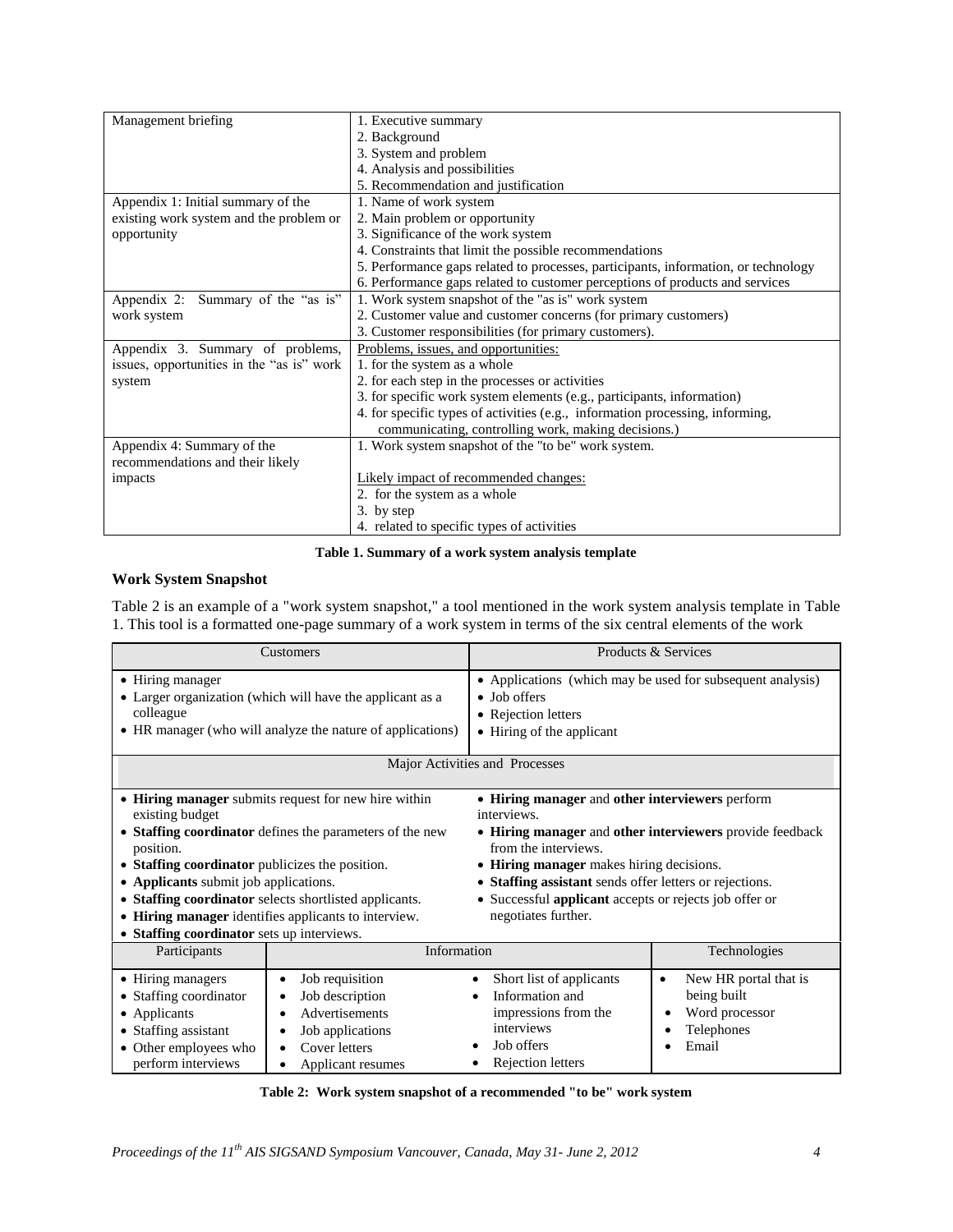system framework. The specific example in Table 2 is related to hiring new employees. The requirement of not exceeding one page avoids excessive detail and helps focus attention on the system's scope. Work system snapshots require rigorous thinking because of internal consistency rules that are explained in Alter (2006), e.g., each product/service must be received and used by at least one customer group.

Truex et al. (2010, 2011) reports that many hundreds of MBA and executive MBA students produced work system snapshots when analyzing real world work systems. Recker and Alter (2012) discuss how freshmen undergraduates used work system snapshots as to understand systems in organizations. Authors (2012) explains how the introduction of a work system snapshot at the beginning of a previously used textbook example helped novice analysts to produce an average of twice as many valid use cases as a previous class that had not seen work system snapshots. This evidence suggests that work system snapshots may be useful in early stages of OOAD.

#### **WORK SYSTEM METAMODEL**

The work system metamodel is a recent extension of WST. Although the work system framework has proven useful for high level overviews, it omits many relationships and details that are quite important. For example, there is no arrow linking participants and technology, which is adequate for systems thinking by most business professionals, but sometimes leads to questions. Both classroom discussions and written assignments produced by MBA and Executive MBA students revealed a number of confusions and ambiguities related to the work system framework when applied to specific situations. (see Alter, 2010, p. 8) A framework for deeper, more detailed analysis should provide greater clarity about concepts and more specific guidance about important relationships. Ideally, it should support more rigorous analysis without requiring abstruse UML terminology.

The work system metamodel in Figure 2 (Alter 2010, p. 10) is basically a more detailed specification of the work system framework, with each element re-interpreted in a more detailed way. Information becomes informational entity, technology becomes technological entity and is divided into tools and automated agents, activities are performed by three types of actors, and so on. "Uses" is a relationship between a participant and a tool. Attributes of entity types, such as goals, characteristics, metrics, principles, and other concepts are not shown, just as attributes of classes might not be shown in a summarized UML class diagram. Those attributes would be used while defining problems or opportunities, evaluating "as is" work systems, and justifying proposed improvements. Overall, the metamodel takes over where the work system framework provides insufficient detail. For example, every activity produces products/services that may be resources for other activities and/or may be received and used by the work system's customers. Such relationships in the metamodel can be the basis of straightforward tools even though they are less clear in the less detail-oriented work system framework.

#### **EXAMPLE ILLUSTRATING AN ALTERNATIVE FRONT END FOR ANALYSIS AND DESIGN**

The summary of the work system analysis template in Table 2 calls for using a work system snapshot as a summary of the "as is" work system and the recommended "to be" work system. The example in Table 2 illustrated that type of summary, which is based on the work system framework (Figure 1a).

The metamodel in Figure 3 provides a path for describing the work system in greater depth as a step toward more detailed analysis and design. The lower part of the metamodel (Figure 2) says that a given activity produces products/services by using human, informational, technical, and other resources. That general idea is the basis of the "activity, resources, triggers, and products" (ARTP) summary in Table 3, which is an extension of the work system snapshot in Table 3 and builds on the discussion of "service responsibility tables" in Alter (2008b) and Tan et al. (2011). The columns for actor and activity came directly from the "processes and activities" section of Table 2. The columns for *information used* and *information created, updated, or deleted* were based on the information section of Table 3 and relatively minor effort to fill in items that were omitted from Table 3. The technology column mentions the HR portal repeatedly because that is the new technical artifact that will be built. It also mentions other technical artifacts that the work system snapshot omitted. The columns for *trigger, preconditions, and post-conditions* (including product/services produced) combine aspects of the metamodel (e.g, that every activity produces products/services) and the fact that triggers, preconditions, and post-conditions are often included in use case narratives. While work system snapshots are a better starting point for requirements determination, ARTP summary tables provide additional information that is useful to IT professionals but is in a form that is understandable by business professionals.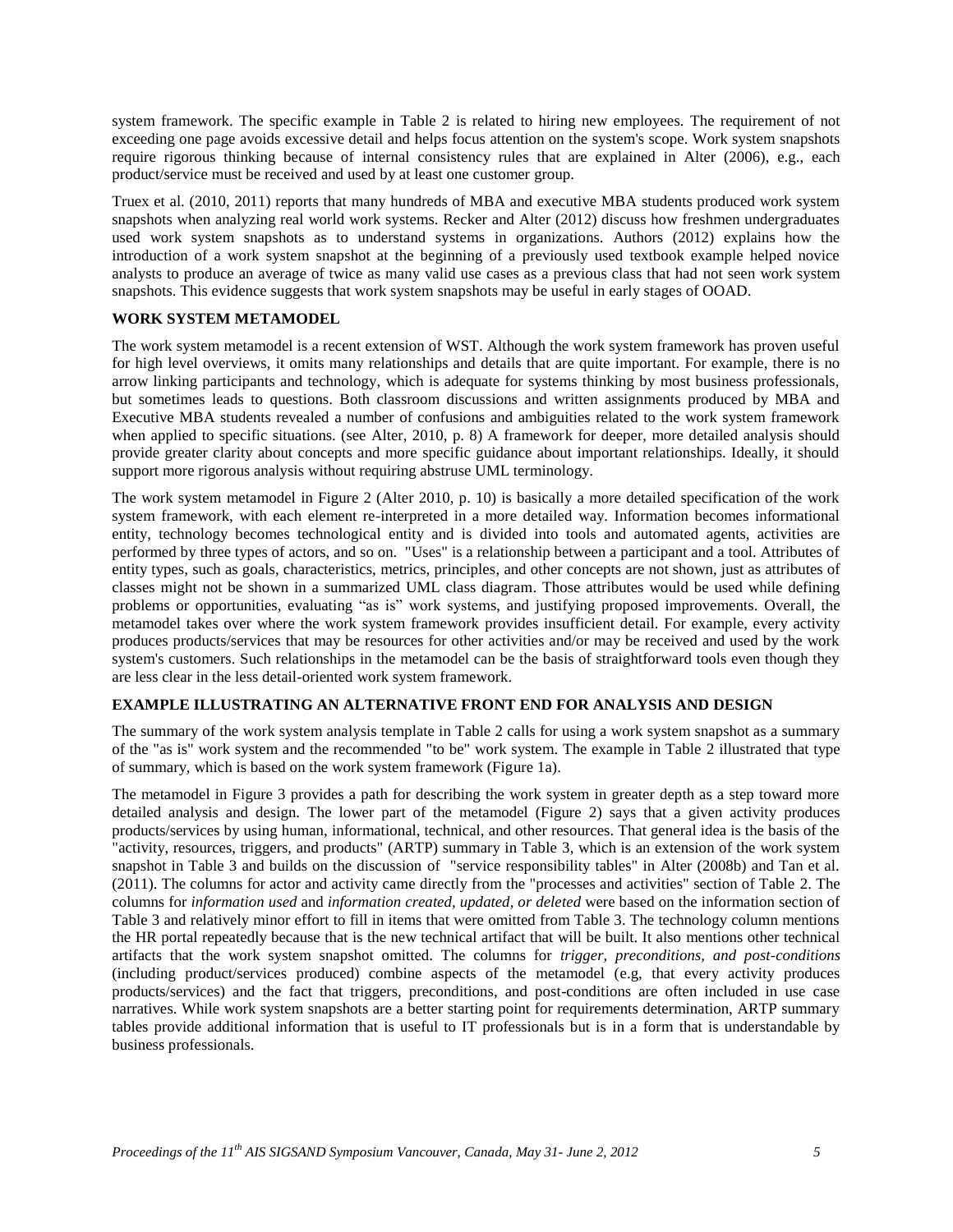

Note: Many elements in the conceptual model have goals, attributes, performance indicators, and related principles, patterns,<br>and generalizations that do not fit into a one page representation, and that must be included in

**Figure 2. Metamodel Representing a More Detailed Version of the Work System Framework**

#### **CONVERTING WORK SYSTEM SUMMARIES INTO USE CASE DIAGRAMS AND OTHER UML DIAGRAMS**

Thus far we have discussed two different versions of work system summaries. The work system snapshot in Table 2 is based on the work system framework; the more detailed ARTP summary in Table 3 is based on the work system metamodel. The next step in discussing the potential for a work system front end to OOAD involves a relatively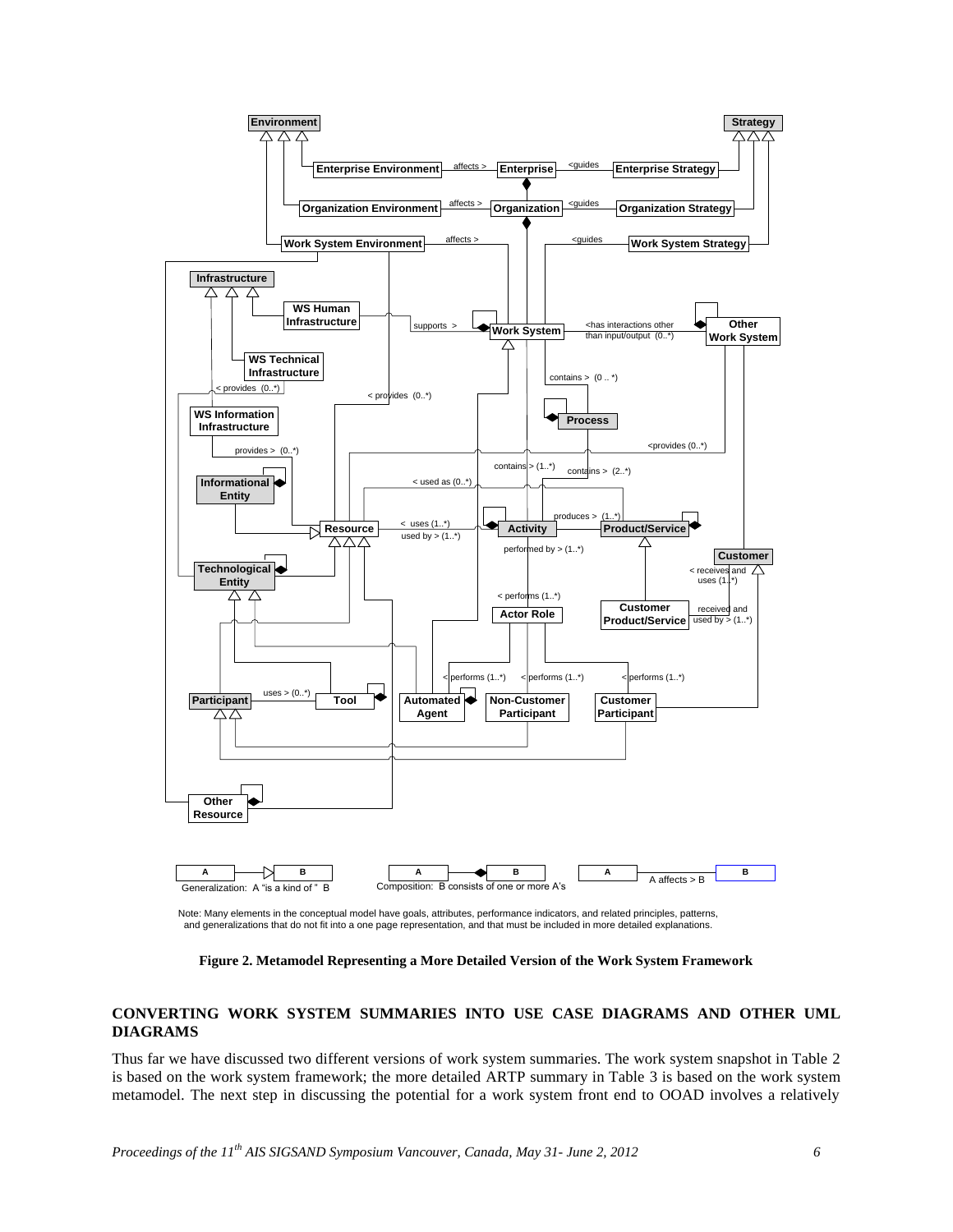mechanical way to convert each type of summary into a use case diagram. In both cases, the result will be the use case diagram in Figure 3. Each type of summary can also be a starting point for producing UML diagrams.

| Activity                                | <b>Actors</b>                               | <b>Information</b><br>used                 | <b>Information</b><br>created,<br>updated, or<br>deleted | <b>Technology</b>                            | <b>Trigger</b>                                  | <b>Preconditions</b>                            | <b>Post conditions</b><br><i>(including)</i><br>products/<br>services<br>produced) |
|-----------------------------------------|---------------------------------------------|--------------------------------------------|----------------------------------------------------------|----------------------------------------------|-------------------------------------------------|-------------------------------------------------|------------------------------------------------------------------------------------|
| Submit<br>request for<br>new hire.      | Hiring<br>manager                           | Hiring budget                              | Job<br>requisition                                       | HR portal                                    | Need for new<br>employee                        | Sufficient<br>hiring budget                     | Job requisition<br>exists                                                          |
| Define<br>parameters<br>of the job.     | Staffing<br>coordinator                     | Job<br>requisition,<br>Hiring<br>policies  | Job<br>description                                       | Word<br>processor                            | Job requisition                                 | Job requisition                                 | Job description                                                                    |
| Publicize the<br>job opening            | <b>Staffing</b><br>coordinator              | Experience<br>with<br>advertising<br>media | Advertiseme<br>nt                                        | HR portal,<br>Web site for<br>selected media | Job<br>requisition,<br>Job<br>description       | Job<br>requisition,<br>Job<br>description       | Advertisement<br>displayed on web<br>sites                                         |
| Submit<br>application                   | Applicant                                   | Job<br>description                         | Cover letter,<br>Job<br>application,<br>Resume           | HR portal                                    | Advertisement<br>displayed on<br>web sites      | Advertisement<br>displayed on<br>web sites      | Receipt of cover<br>letter, job<br>application,<br>resume                          |
| Select<br>shortlist                     | <b>Staffing</b><br>coordinator              | Job<br>application                         | Short list of<br>best<br>applicants                      | HR portal                                    | Deadline for<br>iob<br>applications             | Availability of<br>job<br>applications          | Short list<br>available to<br>hiring manager                                       |
| Identify<br>applicants to<br>interview  | Hiring<br>manager                           | Short list of<br>best applicants           | List selected<br>for<br>interviews                       | HR portal                                    | Short list<br>available to<br>hiring<br>manager | Short list<br>available to<br>hiring<br>manager | List selected for<br>interviews                                                    |
| Set up<br>interviews                    | Staffing<br>coordinator                     | Schedules of<br>interviewers               | Interview<br>schedule                                    | Employee<br>calendar<br>system,<br>HR portal | List selected<br>for interviews                 | List selected<br>for interviews                 | <b>Interviews</b><br>schedule                                                      |
| Perform<br>interview                    | Hiring<br>manager,<br>other<br>interviewers | Job<br>description,<br>Job<br>application  | Interview<br>impressions                                 | HR portal                                    | Interview<br>schedule                           | Interview<br>schedule                           | Interview<br>impressions                                                           |
| Make hiring<br>decision                 | Hiring<br>manager                           | Interview<br>impressions                   | Hiring<br>decision                                       | HR portal                                    | Completion of<br>interviews                     | Completion of<br>interviews                     | Hiring decision                                                                    |
| Send offer<br>letters or<br>rejections. | <b>Staffing</b><br>assistant                | Hiring<br>decision                         | Job offer.<br>Rejection<br>letter                        | HR portal                                    | Hiring<br>decision                              | Hiring<br>decision                              | Job offer,<br>Rejection letter                                                     |
| Accepts or<br>rejects job<br>offer.     | Applicant who<br>was selected               | Job offer                                  | Applicant's<br>response to<br>offer                      | HR portal                                    | Job offer                                       | Job offer                                       | Applicant's<br>response to offer                                                   |

#### **Table 3. Activity, resource, triggers, and products (ARTP) summary table**

#### **Converting from a Work System Snapshot or ARTP summary to a Use Case Diagram**

Steps listed under activities and processes in the work system snapshot can be viewed as tentative use cases. The process of creating a use case diagram from a work system snapshot includes:

- Assume the participants in the work system snapshot are actors in the use case diagram.
- Assume that the action part of each process or activity in the work system snapshot is an activity in the use case diagram.
- Think about which activities will be supported by the software that is being built. Place those activities inside of ovals within the boundary of computerized system and place the other activities inside of ovals outside of that boundary.
- Link each actor to the relevant activities.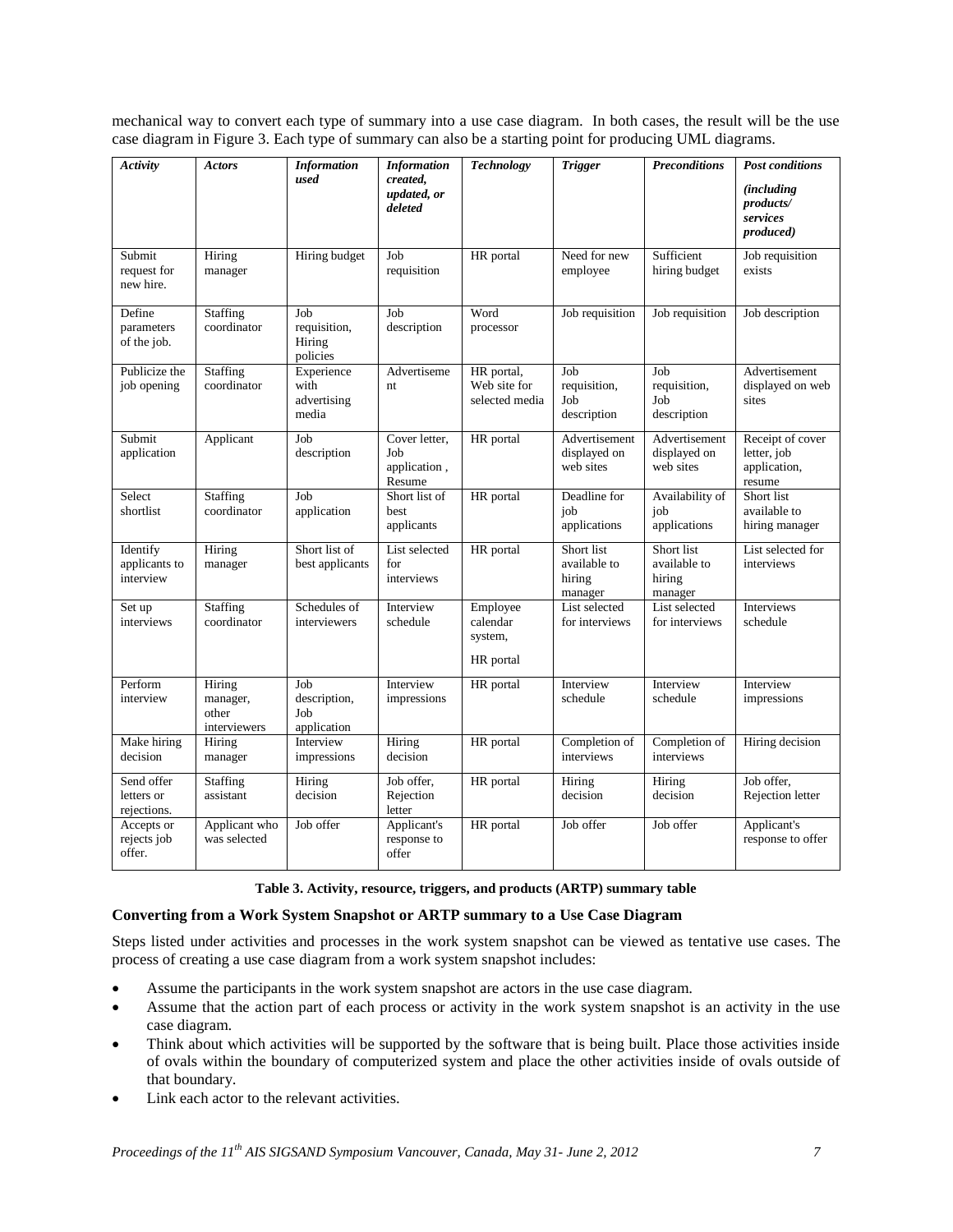

**Figure 3: Use case diagram corresponding to the work system snapshot in Table 3**

Converting from an ARTP summary table to a use case diagram follows the same path. The first two columns of the ARTP summary table already show the result of the first two steps above. To produce the use case diagram, perform the other two steps above.

**Implication of the two conversion processes**. A direct implication from the mechanical nature of the two conversion processes above is that use case diagrams can be produced from either work system snapshots or the more detailed representation in ARTP summary tables. If there are advantages to using either work system snapshots or ARTP summaries in collaboration with business professionals, there is no need to start with use case diagrams because use case diagrams can be derived from either work system snapshots or ARTP summaries. The opposite direction is not a practical path because both work system snapshots and ARTP summaries contain much more information than use case diagrams.

Regardless of whether use case diagrams are used in discussions with business professionals, it may be important to produce use case diagrams in order to make the programming effort more efficient through appropriate modularization and exploitation of reuse. For example, it may be useful to introduce  $\le$ include>> and  $\le$ extend>> relationships that are important for programming but of little interest to business professionals who don't care whether information about applicants is partitioned into information about people in general and other information only about applicants. That type of modularization and reuse issue is important to programmers but should be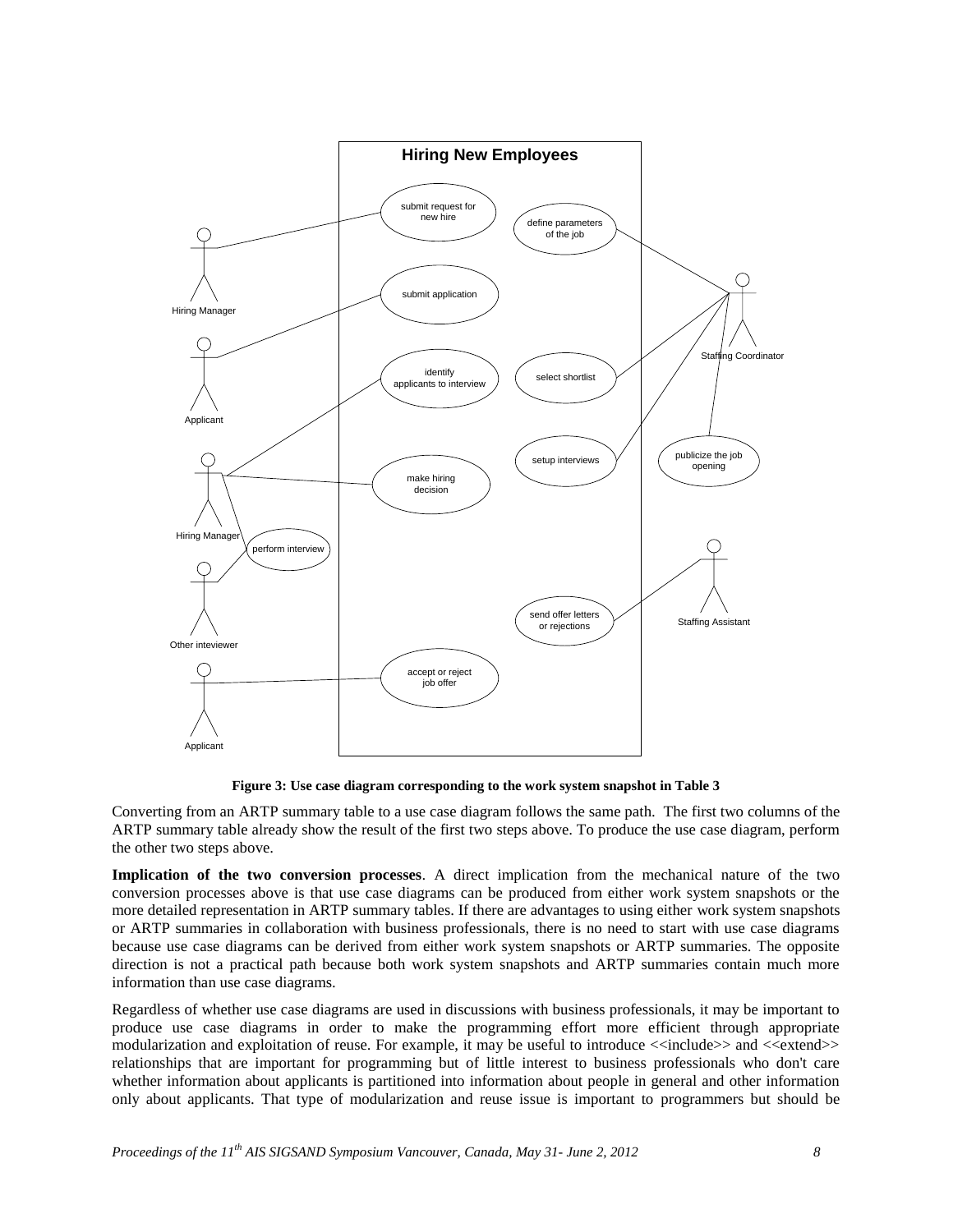invisible to business professionals. Moreover, some researchers (e.g., Genova et al, 2002) argue that ≪include≫ and ≪extend≫ relationships can be misleading, unnatural, and difficult to understand for typical practitioners.

#### **Converting from a Work System Snapshot or ARTP Summary to Other UML Diagrams**

Both the work system snapshot and the activity summary table contain starting points for not only use case diagrams, but also use case descriptions, domain class diagrams, activity diagrams, and statechart diagrams. Consider how those narratives and diagrams can be produced directly from the ARTP table:

**Use case descriptions**. Use case descriptions or narratives corresponding to use cases that are identified can be created using almost all the information present in the rows of the ARTP table. In fact, many entries in this table (e.g., actors, triggers, pre-conditions and post-conditions) have an equivalent representation in use case descriptions. Entries related to informational entities contribute to step descriptions in the narratives.

**Class diagrams**. Class diagrams for domain classes can be produced as follows. Consider the columns for information used; information created, updated, or deleted; triggers; preconditions; and post conditions. Identify the entity types about which information is created, used, updated, or deleted. Those can be viewed as the names of tentative domain classes. Associations between the classes (e.g.,  $0 \dots *$ ) can be filled in based on general knowledge of the situation and confirmed by subject matter experts if there is uncertainty. Similarly, a first cut at attributes of each of class can be filled in based on general knowledge. More detailed analysis of the situation will probably find additional attributes.

**Activity diagram**. Creating an activity diagram for the entire work system is not totally mechanical, but can be guided as follows. Insert each step in the activity column into a tentative activity diagram. Use triggers, preconditions, and post conditions from the ARTP summary to insert branching logic wherever it belongs.

For an activity diagram for the individual activities identified in the ARTP summary, start with triggers, preconditions, and post conditions from the activity summary table, and then fill in any missing details that would appear in a use case narrative.

**Statechart diagram**. For a statechart diagram, start with the domain class diagram previously produced. Identify all possible states of objects in each class. Make sure that the ARTP summary and use case diagram include or correctly express all of the activities needed for transitions to and from all possible states of objects in each class.

Other UML representations that are fundamentally about programming choices such as the structure and behavior of interface classes, control classes, and non-persistent classes cannot be derived directly from the work system snapshot or ARTP tables. Choices related to those UML representations are neither visible nor understandable to most business professionals.

#### **CONCLUSION**

This paper's purpose was to illustrate the possibility of using work system concepts to make the early parts of OOAD more effective, especially activities involving collaboration with business professionals. The approach here would not be appropriate for OOAD for purely technical artifacts such as internal components of computer systems.

The paper showed how a work system snapshot or ARTP summary can be converted directly into a use case diagram, thus illustrating that a type of business-oriented front end based on WST can be linked directly to existing OOAD techniques that start with use case diagrams. The potential advantage of this approach is that work system concepts are well suited to collaboration with business professionals because they focus on improving the performance of work systems, rather than specifying hardware/software artifacts that satisfy previously defined requirements supplied by others.

While the purpose of this research was not to try to replace use case diagrams, a later stage of this research might involve experiments that would compare the relative efficacy of use case diagrams versus tabular representations based on work system concepts. The research in this paper does not attempt to demonstrate that the proposed approach is superior to use case diagrams in some general way. It merely demonstrates that the proposed approach may be a plausible alternative for purposes related to collaboration with business professionals.